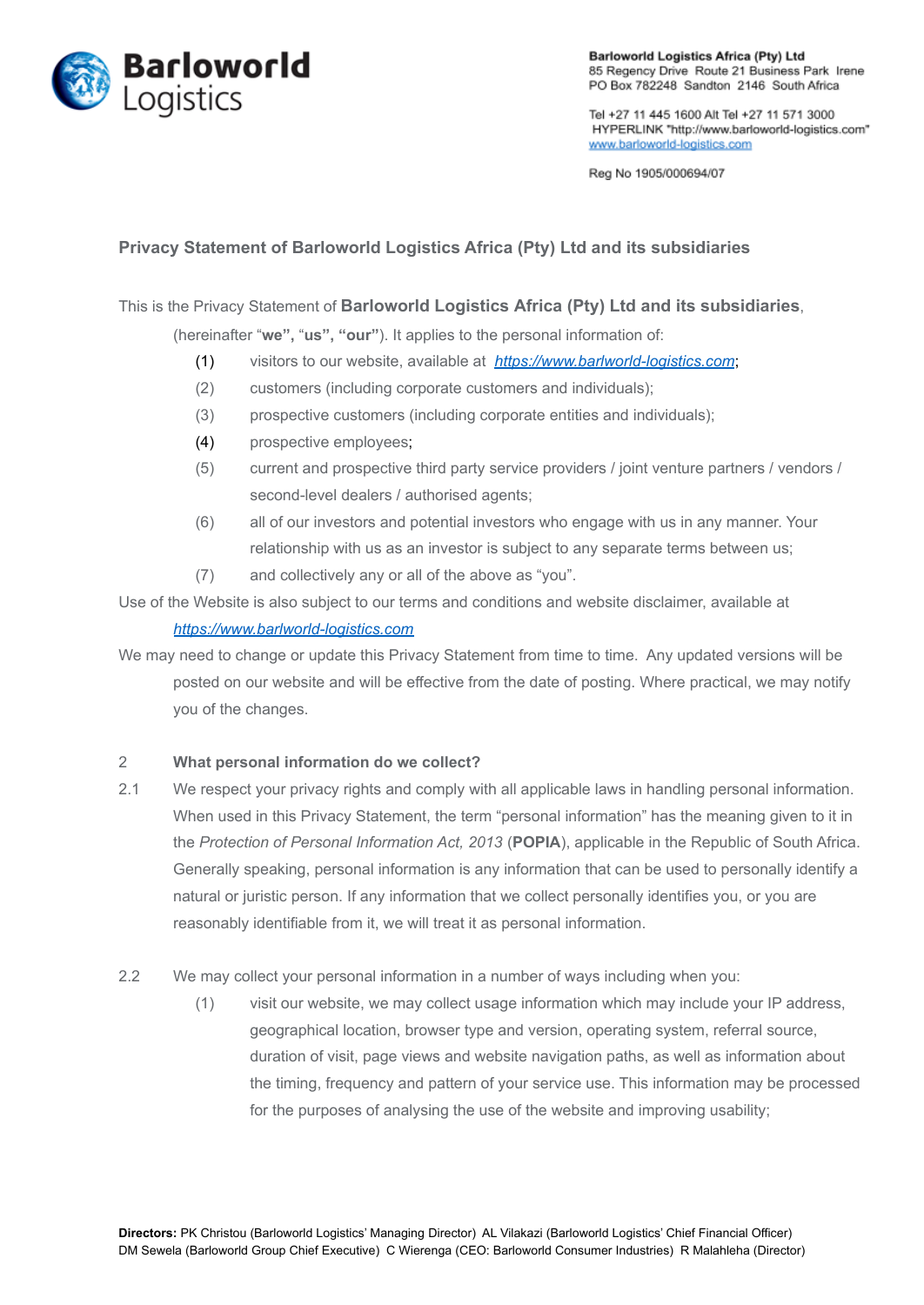- (2) provide personal information when purchasing our products and / or services. The information is processed for use and /or administration of the product / service you require and may include your company name, first name, surname, credit card information, city and email address. This information is processed for the purpose of supplying our products and / or services to you and communicating with you;
- (3) provide personal information in the course of a submission of an enquiry, including an enquiry pertaining to available vendor and/or service provider opportunities, on our website "contact us" page. The personal information is processed for the purpose of responding to your enquiry and may include your company name, first name, surname, city and / or email address;
- (4) provide personal information for a vendor or service provider opportunity in the form of Request for Proposal (RFP), Request for Quotation (RFP) and/or Request for Information (RFI). The information is processed for the purpose carrying out a proper tender process. Such information may include information about the incorporation or registered name of your business, tax information, broad-based black economic empowerment (BBBEE) information, company address, and company contact person's first name, surname and / or email address;
- (5) provide personal information in the course of a submission for a job opportunity advertised on our website's careers page. The personal information may include your first name, surname, city and / or email address;
- (6) you provide to us for the purpose of subscribing to our email notifications and/or newsletters for the purposes of sending you the relevant notifications and/or newsletters. You may choose to opt-out of receiving these communications at any given time by notifying us or by unsubscribing from the mailing list; and/or
- (7) you provide personal information on a voluntary basis to us when you fill out an enquiry form in the question section of our "contact us" page, or contact us via social media, or when you email us, or when you provide personal information to support a request logged by you to us for the above collection means.
- 2.3 In addition to the above, we may collect your personal information from third parties in the event that:
	- (1) you are participating in a tender, we may collect additional personal information about any lawsuits relating to your business, business ownership and share structure, directors' personal information and the business' financial information required for purposes of a tender evaluation process pertaining to vendors and / or service providers. We may process this information as part of our standard due diligence practices which form part of our internal governance requirements;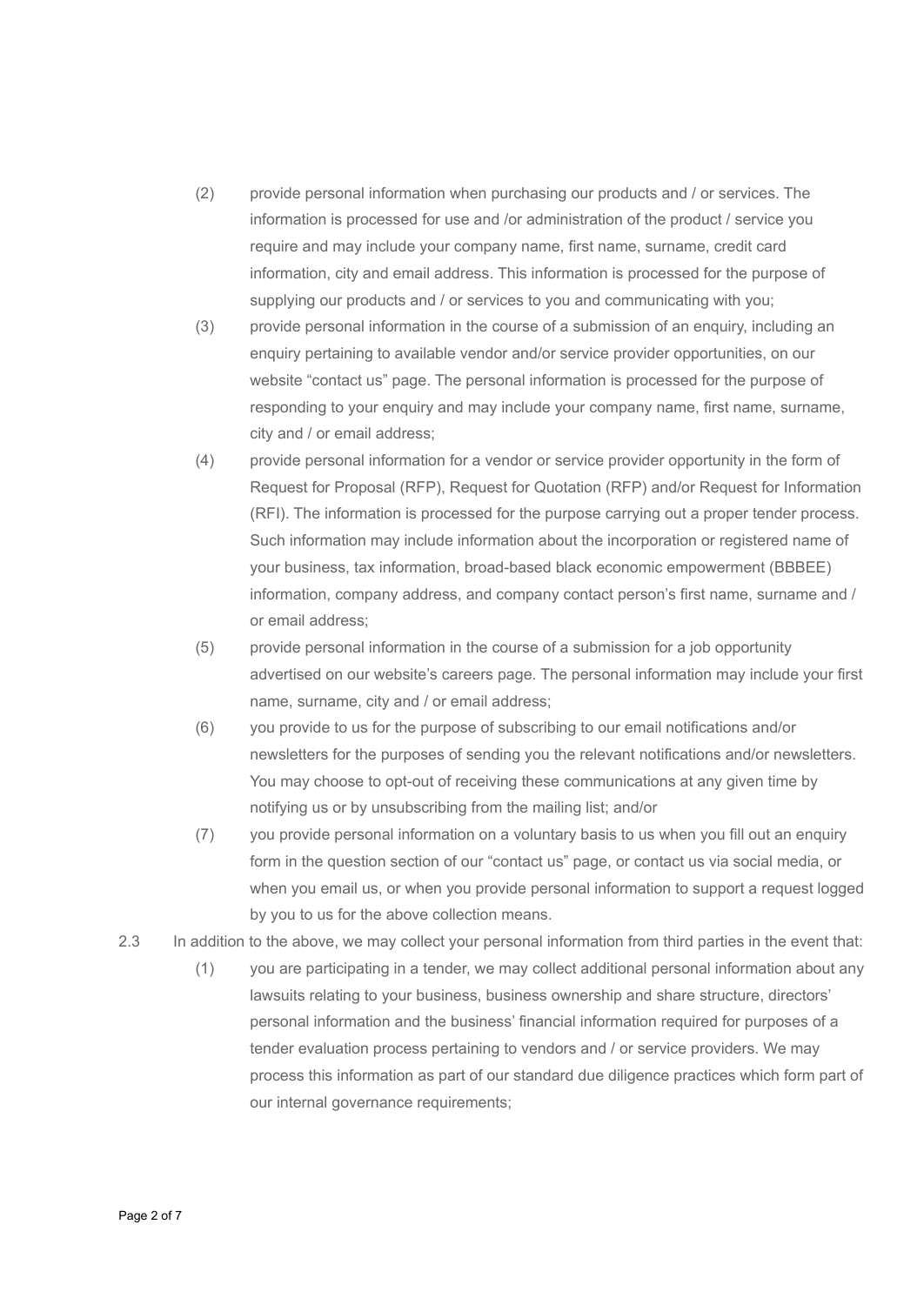- (2) you are applying for a job, we may collect personal information about your criminal record, qualification history and employment history checks from third parties in the course of our candidate selection and evaluation process which form part of our recruitment processes; and/or
- (3) we merge with, or acquire, another business.
- 2.4 The website advertises on third party websites through Google AdWords, and Google may use cookies\* to serve advertisements based on your visit to this site. We also may use this information to gain insights into how our visitors use the website and optimize the experience and the presentation of information. \*Cookies are small text files stored on your device when you visit most websites. These files hold small amounts of data and allow the server to recognise you when you revisit a website.
- 2.5 We may also use cookies on the website as set out in our cookies policy below [⚫] *[insert link to cookie policy]*.
- 2.6 If you provide us with personal information of third parties, please make sure that you are authorised to do so.

## 3 **Why do we collect personal information?**

- 3.1 We collect personal information and handle it for the following purposes:
	- (1) to establish and maintain a business / professional relationship with you;
	- (2) to conduct relevant due diligence when entering into contracts / transactions with you;
	- (3) to conduct background checks and relevant due diligence as part of the standard recruitment processes applicable to prospective employees;
	- (4) to respond to general enquiries summitted through our "contact us" page;
	- (5) to authenticate your identity in order to provide you with access to certain information belonging to us or third parties, which may be required for purposes of giving effect to a contract or transaction with you;
	- (6) to gain insight into how our visitors use the website and to improve our website service;
	- (7) to contribute to research and analytics studies, including use of artificial intelligence and machine learning;
	- (8) to communicate relevant information to stakeholders;
	- (9) to comply with applicable laws;
	- (10) to enforce our terms of use;
	- (11) to recognise, prevent and investigate cybercriminal attacks of our website; and
	- (12) for any other purposes that you consent to when you agree to provide it to us, by email or others means of written communication.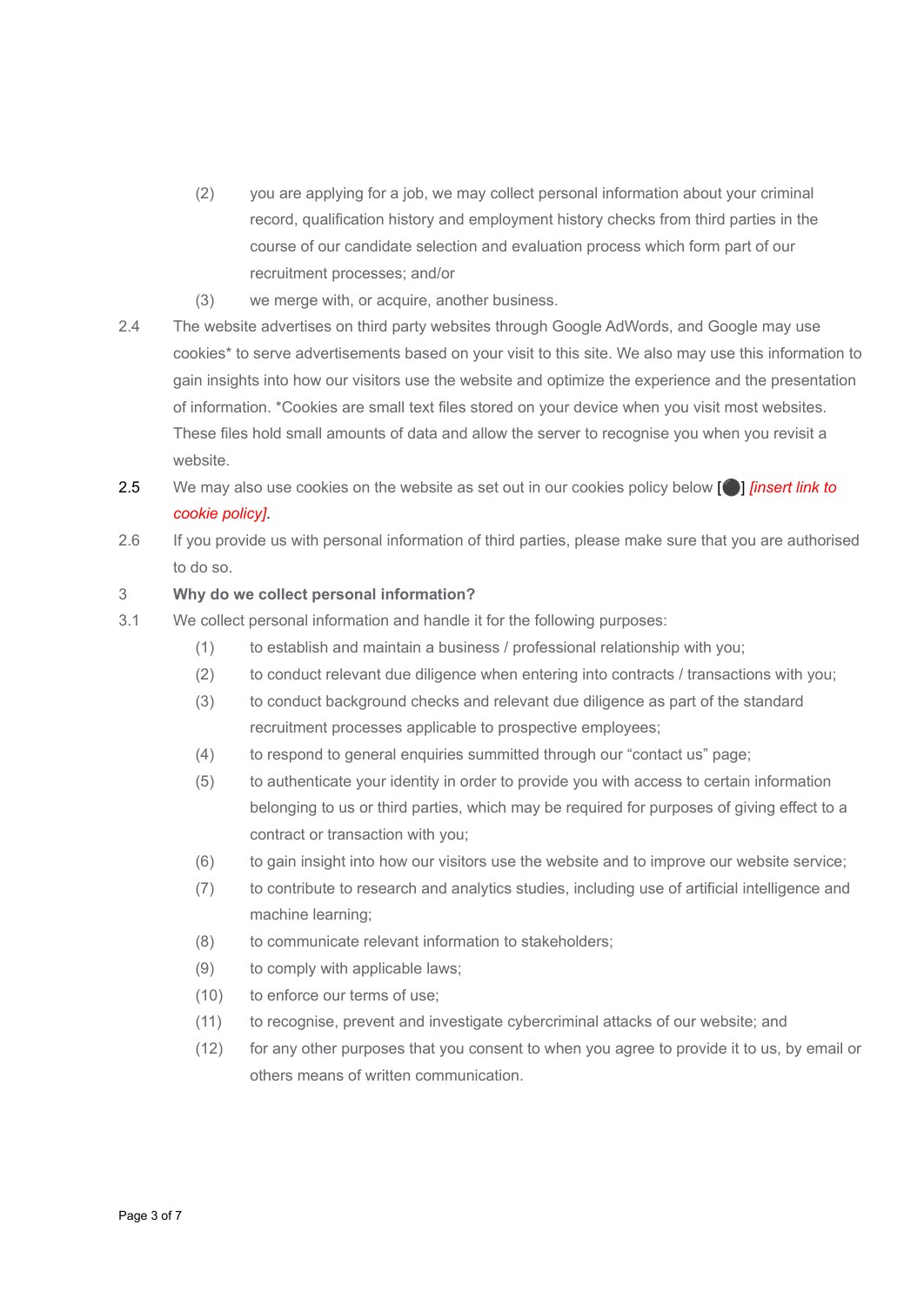We may handle anonymised information for research or analytics purposes or including it in our publications and share this information with third parties. You will not be identifiable from this information.

## 4 **What happens if you don't provide the personal information we require?**

- 4.1 If you do not provide us with mandatory information:
	- (1) we may not be able to supply the products and/or services you require from us;
	- (2) we may not be able to respond to your enquiry as submitted to us through the "contact us" page;
	- (3) we may not be able to authenticate your identity in order to provide you with access to certain information belonging to us, or third parties, which may be required for purposes of giving effect to a contract or transaction with you; and / or
	- (4) we may become non-compliant with applicable laws as it pertains to our business operations and dealings.

Voluntary personal information is collected to improve our interactions with you and improve stakeholder experience.

## 5 **Do we disclose personal information to third parties?**

- 5.1 We may disclose your personal information to third parties where required or permtitted by law, where it is necessary to give effect to a contract with you, or where we have a legitimate interest in doing so. These are some of the instances where we may share your personal information with third parties, who may include:
	- (1) other group companies or divisions within our holding company, *Barloworld Limited*;
	- (2) our employees, contractors and / or third party service providers / vendors (such as our website hosting partners, our service email marketing partners in connection with the Website);
	- (3) researchers and analytics provider(s), to the extent relevant to **Barlowolrd Logistics Africa (Pty) Ltd and its subsidiaries**;
	- (4) our insurers, underwriters and professional advisors, including our accountants, lawyers, business advisors and consultants;
	- (5) employees and/or the managers of any entities through which they operate if we merge, combine or divest a part of our business;
	- (6) law enforcement or regulatory bodies as required by law;
	- (7) purchasers or potential purchasers of our business or parts thereof; and
	- (8) any other juristic or natural person for any authorised purpose with your express consent.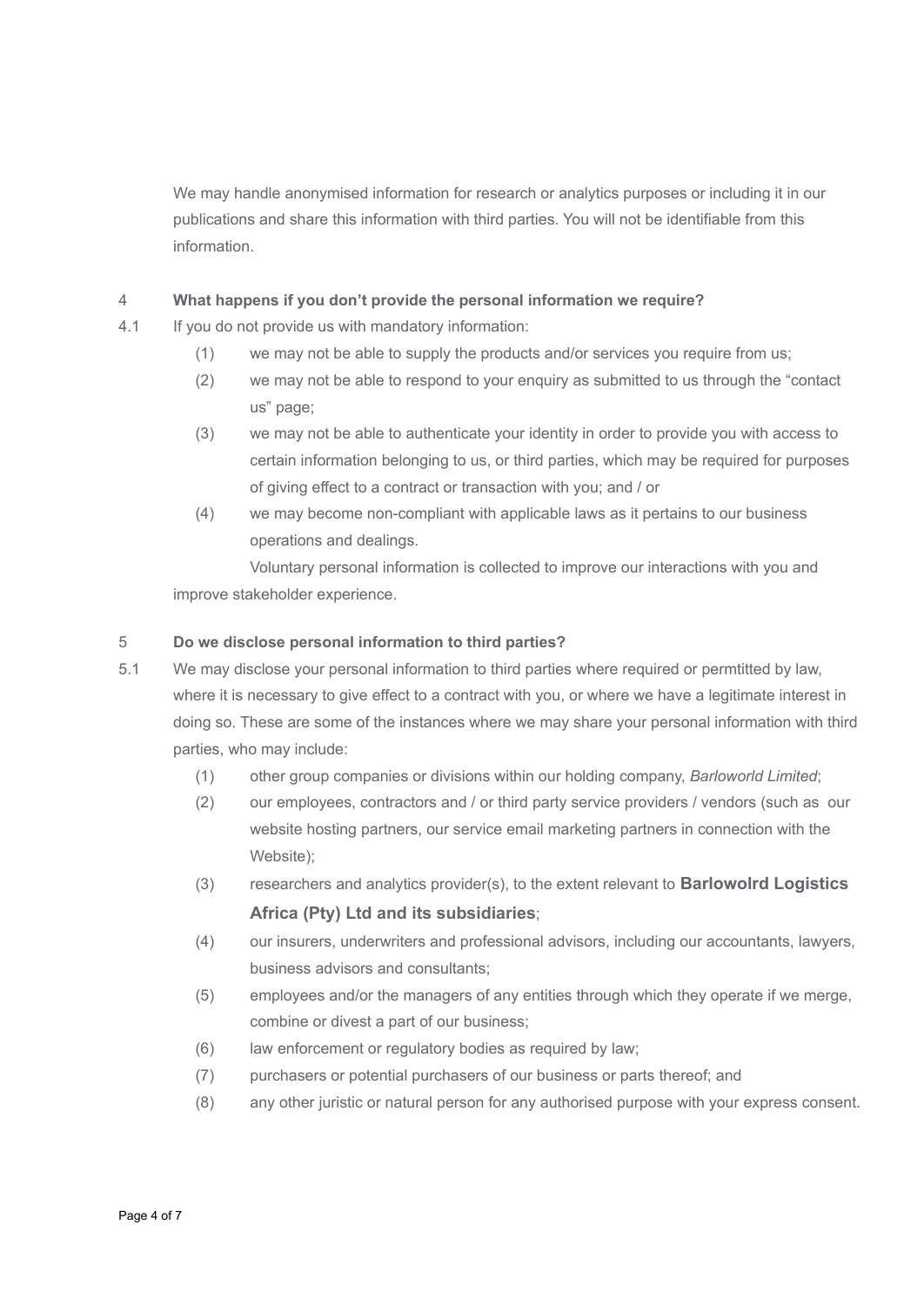#### 5.2 We will never sell your personal information.

### 6 **Do we send personal information outside of South Africa?**

We may from time to time send personal information outside the borders of South Africa, including to countries which may not have data protection laws which are similar to those in force in South Africa, for storage purposes and the like, in accordance with POPIA and any other applicable laws.

#### 7 **Direct Marketing, Advertising and Related Communication**

- 7.1 We may, if permitted to do so in terms of applicable laws, use your contact details to send you details of our products and / or services, or any other special offerings through sales campaigns which may interest you. This may also include requests to provide customer experience feedback. These communications may be sent to you in various forms (including by email) in accordance with applicable marketing laws and practices. If you indicate a preference for a method of communication, we will endeavour to use that method as indicated.
- 7.2 All of these communications will set out how to unsubscribe from (or opt-out of) receiving future marketing communications if you no longer wish to receive such. You can also unsubscribe from receiving such communications by clicking on the unsubscribe link in the specific communication, contact us on *[Privacy@bwlog.com](mailto:Privacy@bwlog.com)*

#### **Security**

- 7.3 As the Website is accessible via the internet, and the internet is inherently insecure, we cannot guarantee the security of information you send to us online (including that it will not be intercepted). You send information to us online at your own risk.
- 7.4 We may keep your personal information in either electronic or hard copy form. In both cases, we take reasonable and appropriate steps to ensure that the personal information is protected from misuse and loss and from unauthorised access, modification or disclosure.
- 7.5 Personal information is usually destroyed or de-identified when no longer needed or when we are no longer required by law to retain it (whichever is the later).

#### 8 **How can you access and correct your personal information?**

- 8.1 You have the right to contact us at any time requesting:
	- (1) confirmation that we have your personal information;
	- (2) access to the records containing your personal information or a description of the personal information that we hold about you; and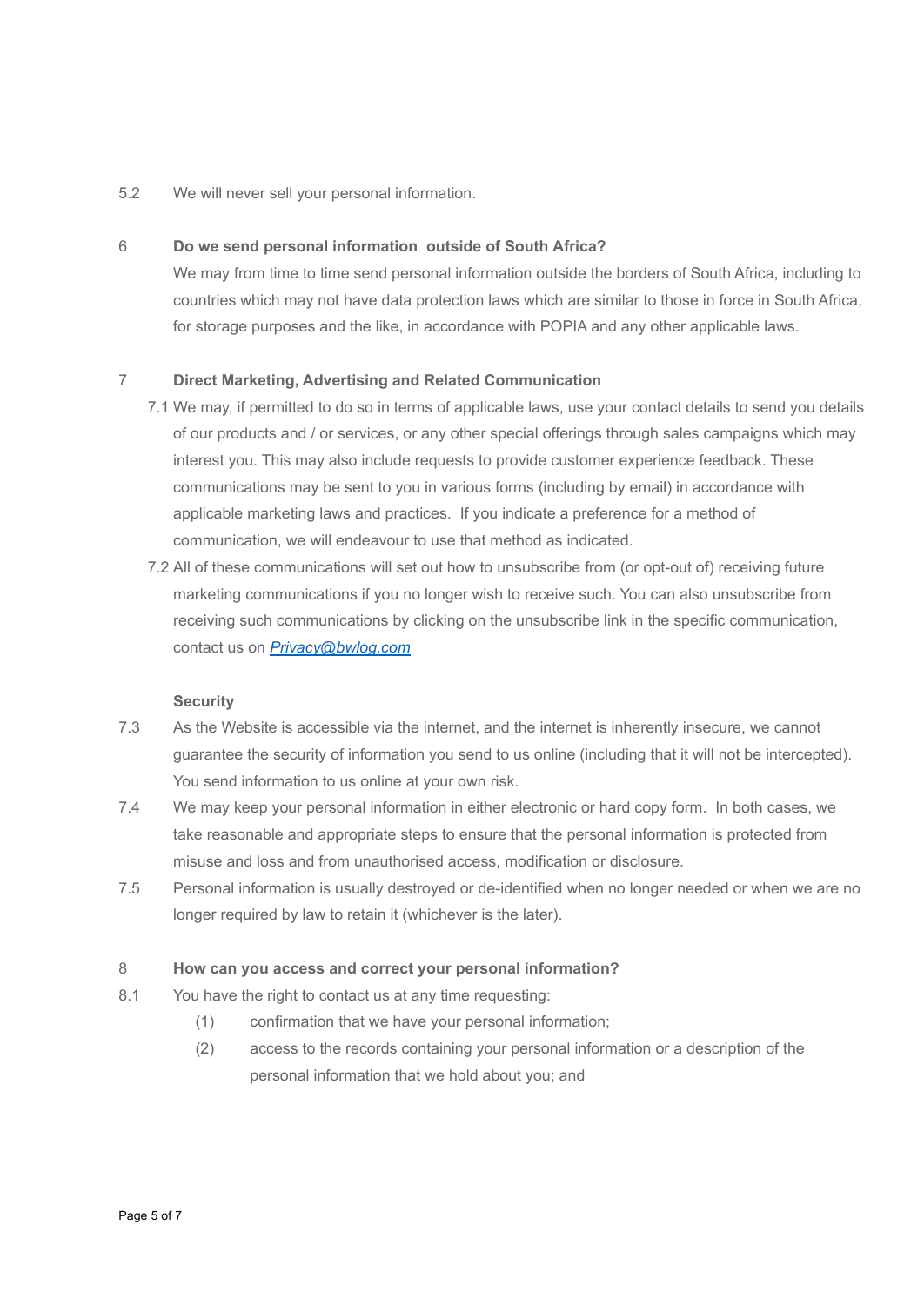- (3) the identity or categories of third parties who have had, or currently have, access to your personal information.
- 8.2 Details on how to make a request are available on our PAIA Manual. When making a request, we will require adequate proof of your identity. We will try to provide you with suitable means of accessing information, where you are legally entitled to it, by for example, posting or emailing it to you.
- 8.3 There may be instances where we cannot grant access to your personal information. For example, if access would interfere with the privacy or fundamental rights of others, or would result in a breach of confidentiality, we may need to refuse access. If we refuse access, we will give written reasons for the refusal.
- 8.4 If you believe that any personal information that we hold about you is inaccurate, irrelevant, outdated, incomplete or misleading, you may ask us to correct it. If you believe that any personal information that we hold about you is excessive or has been unlawfully obtained or that we are no longer authorised to retain it, you may ask us to destroy or delete it. If we do not agree that there are grounds for action, you may ask us to add a note to the personal information stating that you disagree with it.
- 8.5 We may charge a reasonable fee to cover our administrative and other costs in providing information to you. We will not charge for making a request or for making any corrections to personal information.

## 9 **Complaints**

- 9.1 If you believe that your personal information has been unlawfully used, accessed or acquired, you may lodge a formal complaint on *Privacy@bwlog.com* accompanied by details of the incident so that we can investigate it.
- 9.2 We will treat your complaints confidentially (unless otherwise required by law), investigate those complaints and aim to ensure that they are resolved within a reasonable time, in order to provide you with feedback.
- 9.3 You also have the right to contact the Information Regulator at *<https://www.justice.gov.za/inforeg/contact.html>*

### 10 **Changes to your personal information / data subject rights request**

If your personal information changes, please let us know and provide us with all changes as soon as reasonably possible to enable us to update it. Any other data subject rights requests must be e-mailed to *[Privacy@bwlog.com](mailto:Privacy@bwlog.com)*.